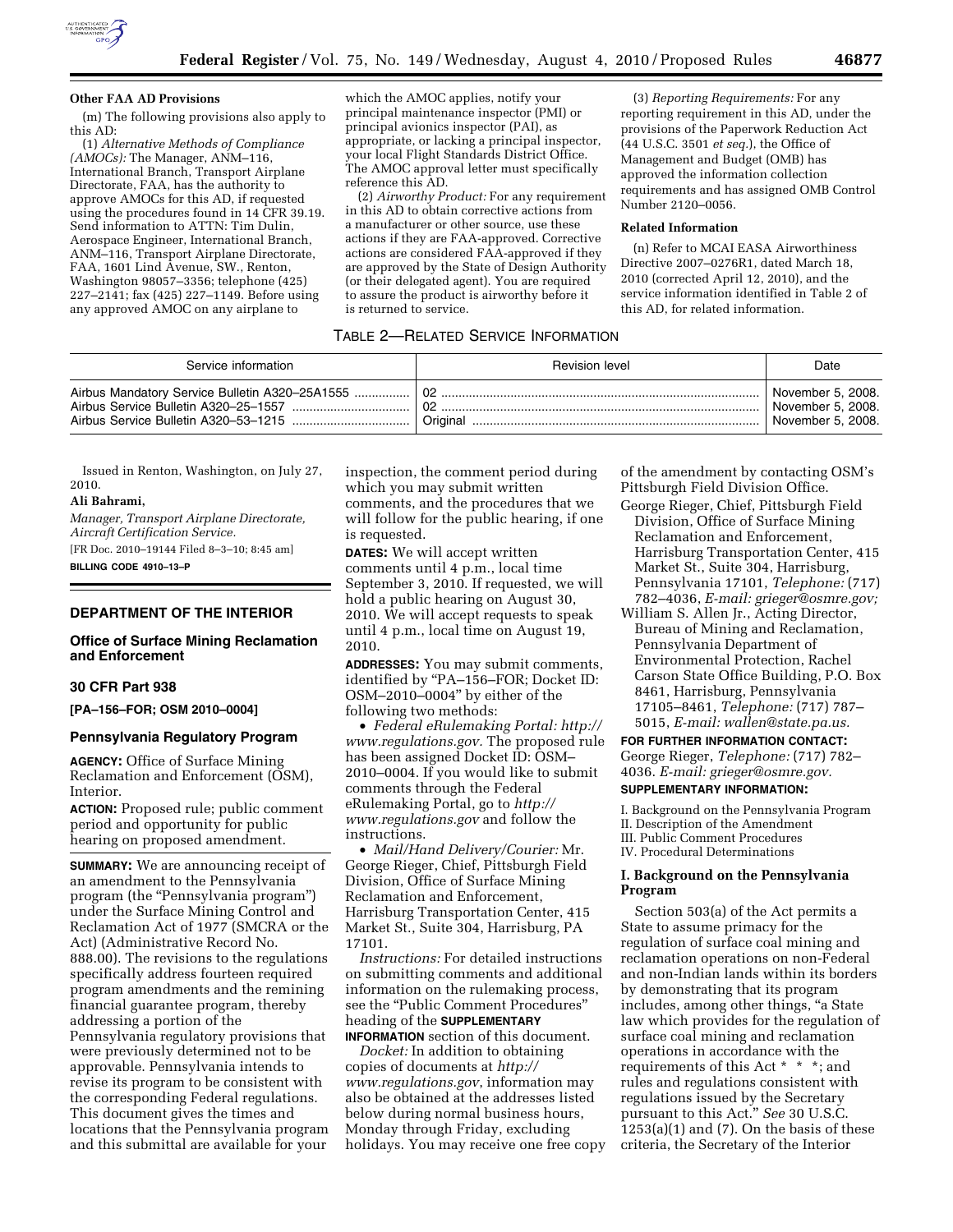conditionally approved the Pennsylvania program on July 30, 1982. You can find background information on the Pennsylvania program, including the Secretary's findings, the disposition of comments, and conditions of approval of the Pennsylvania program in the July 30, 1982, **Federal Register**  (47 FR 33050). You can also find later actions concerning the Pennsylvania program and program amendments at 30 CFR 938.11, 938.12, 938.13, 938.15 and 938.16.

## **II. Description of the Amendment**

By letter dated March 17, 2010, Pennsylvania sent us an amendment to its program, Administrative Record Number 888.00, under SMCRA (30 U.S.C. 1201 *et seq.*). Pennsylvania's submittal is intended to address fourteen required amendments found at 30 CFR 938.16 (rr), (tt), (uu), (vv), (ww), (xx), (zz), (aaa), (ccc), (iii), (jjj), (nnn), (ppp), and (ttt). It is also intended to address a partial disapproval of a 1998 submission that included regulations about remining financial guarantees, which is found at 30 CFR 938.12(c)(3).

#### *Required Amendments at 30 CFR 938.16*

The required amendments at 30 CFR 938.16 require Pennsylvania to submit proposed amendments to:

(rr) section 86.36(c) to require permit denial for unabated violations of any Federal or State program under SMCRA, without the three-year limitation.

(tt) section  $86.37(a)(10)$  to require that all violations of the Federal SMCRA and all programs approved under SMCRA be considered in determining whether there is a demonstrated pattern of willful violations.

(uu) section 86.37(a) to require that the criteria upon which the regulatory authority bases its decision to approve or deny a permit application are based on all information available to the regulatory authority.

(vv) section 86.37(a) to include language that would prohibit permit approval if the applicant or anyone linked to the applicant through the definition of ''owned or controlled'' or ''owns or controls'' has forfeited a bond and the violation upon which the forfeiture was based remains unabated.

(ww) sections 86.37(a)(9) and (a)(16) to require denial of a permit if it finds that those linked to the applicant through the definition of ''owned or controlled'' or ''owns or controls'' are delinquent in payment of abandoned mine reclamation fees or delinquent in the payment of State and Federal final civil penalty assessments.

(xx) section 86.37(c) to require that the regulatory authority's

reconsideration of its decision to approve the permit include a review of information, updated for the period from permit approval to permit issuance, pertaining to the payment of abandoned mine reclamation fees and civil penalty fees and the status of unabated violations upon which a bond forfeiture was based.

 $(zz)$  section 86.62(b)(2)(ii) to correct the cross-reference to section 86.63 with a reference to section 86.212(c).

(aaa) sections 86.62(c) and 87.14(3) to include the requirement that the application include the address for each permit held by a related entity or company, and identification of the regulatory authority for such permit.

(ccc) section 86.133(f) to require that exploration on areas designated as unsuitable for mining shall be subject to permitting requirements no less effective than the Federal regulations at 30 CFR 772.12.

(iii) section 87.112(c) and 89.111(c) to require a seismic safety factor of at least 1.2 for all impoundments that meet the criteria of 30 CFR 77.216(a) or are located where failure could cause loss of life or serious property damage.

(jjj) section 90.112(c)(2) to require that all impounding structures that meet the criteria of 30 CFR 77.216(a) and are either constructed of coal mine waste or intended to impound coal mine waste have sufficient spillway capacity and/or storage capacity to safely pass or control the runoff from the 6-hour PMP or greater precipitation event.

 $(nnn)$  section 86.159 $(1)(2)$  to require two officer signatures for each corporate indemnitor, an affidavit from the corporation(s) certifying that entering into the indemnity agreement is valid under all applicable Federal and State laws, and documents that evidence the authority of the signatories to bind the corporation and an authorization by the parent corporation to enter into the indemnity agreement.

(ppp) section 86.5(m), or otherwise amend its program, to provide for notification of the operator and any intervenors of a decision not to revoke an exemption.

(ttt) sections 88.321 and 90.133, or otherwise amend its program to require that no noncoal waste be deposited in a coal refuse pile or impounding structure.

## *Pennsylvania Response to Required Amendments at 30 CFR 938.16*

The provisions of the Pennsylvania rules that Pennsylvania proposes to revise and/or add are found at 25 Pennsylvania Code. The following is a summary of the regulatory changes

being proposed to address program deficiencies noted at 30 CFR 938.16.

#### Section 86.1, Definitions

The Noncoal Surface Mining and Reclamation Act is being added to the list for the definition of Acts. When Chapter 86 was promulgated in 1983, noncoal mining was regulated under the authority of the Surface Mining Conservation and Reclamation Act (SMCRA). In 1984, the Noncoal Surface Mining Conservation and Reclamation Act (NSMCRA) was enacted, superseding the role of SMCRA for noncoal mining. In order to comply with Federal program requirements (and to have an effective regulatory program) relating to incidental extraction of coal under noncoal mining permits, it is necessary to include NSMCRA in the applicable Acts. This amendment addresses the requirement set forth at 30 CFR 938.16 (tt).

The definition of ''owned or controlled'' and ''owns or controls'' is being corrected to include the current reference to the Federal regulations relating to definitions. This addresses Federal regulation revisions that resulted in the definition being placed in a different section of the State program.

Section 86.5, Extraction of Coal Incidental to Noncoal Surface Mining

Section 86.5(m) is amended to add the requirement for the Department to notify interested parties in the case that the Department decides not to revoke an exemption from the coal permitting requirements. This amendment addresses the requirement set forth at 30 CFR 938.16 (ppp).

## Section 86.36, Review of Permit Applications

Section 86.36 is amended to delete the three-year time limitation for the review of an outstanding Federal violation. This amendment addresses the requirement set forth at 30 CFR 938.16 (rr).

## Section 86.37, Criteria for Permit Approval or Denial

Section 86.37(a)(8) is amended to include a reference to the Federal definition of a violation. This amendment was required by the Federal requirement set forth at 30 CFR 938.16 (ww). This amendment also addresses the deficiencies set forth at 30 CFR 938.16 (uu), (vv), and (xx).

# Section 86.62, Identification of Interests

Section 86.62(b)(2)(ii) is being amended to correct the reference to the Federal minimum enforcement action.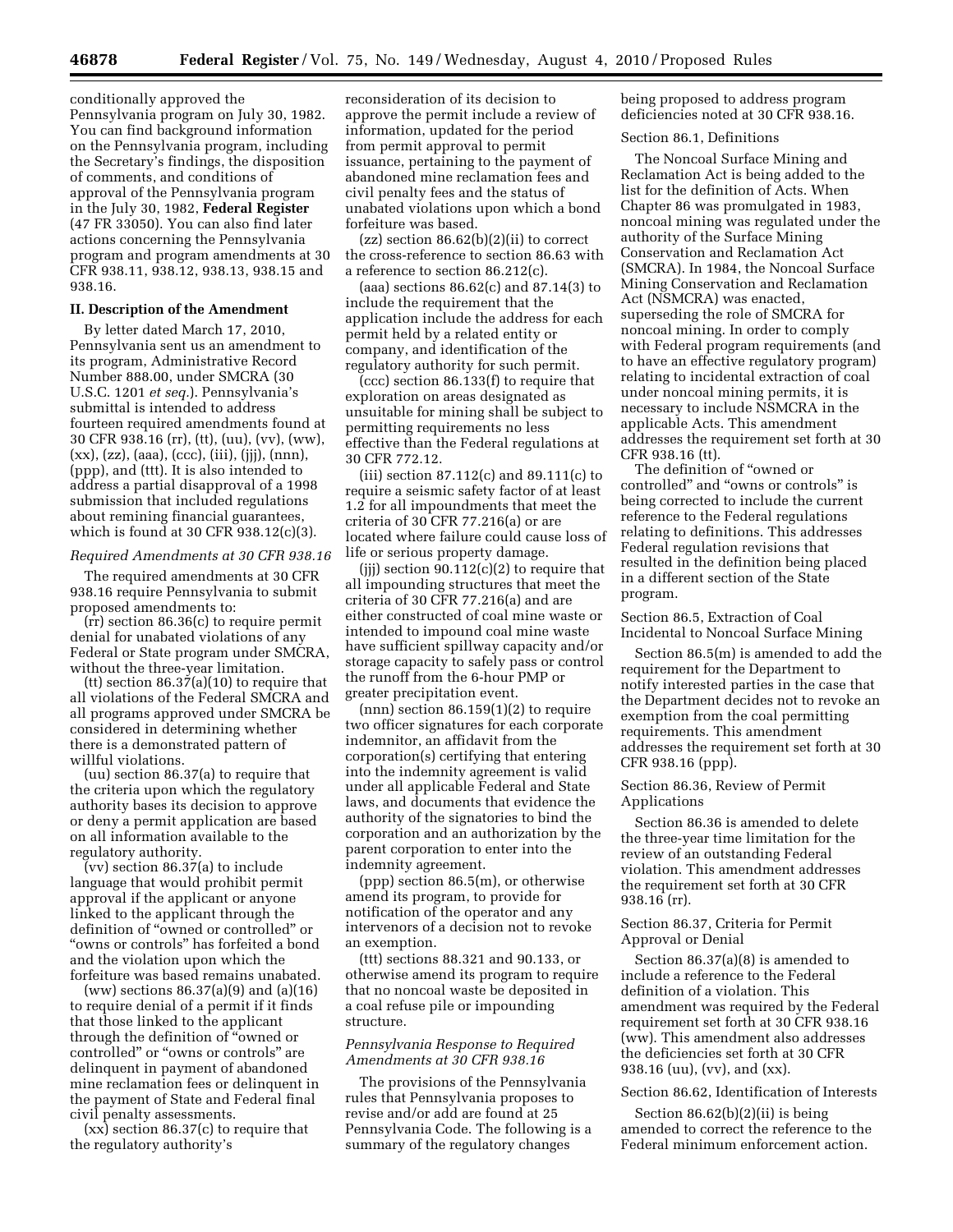This amendment addresses the requirement set forth at 30 CFR 938.16(zz).

Section 86.62(c) is being amended to include the permittee name and address as required information relating to permits for related entities and to clarify that issued permits must be reported as part of an application. This amendment addresses the requirement set forth at 30 CFR 938.16 (aaa).

Section 86.103(g), Procedure; Section 86.129, Coal Exploration on Areas Designated as Unsuitable for Surface Mining Operations; and Section 86.133, General Requirements

Section 86.103(g) is being added to require that the procedures for processing an assertion of Valid Existing Rights (VER) follow the Federal requirements by incorporating the Federal procedural requirements by reference.

Section 86.129(b) is being amended to provide specific procedures and requirements for permit applications for exploration activities on lands designated as unsuitable for mining. The detailed requirements mirror the Federal procedures and standards for approval. This amendment also results in the renumbering of current subsections 86.129(b)(1) and 86.129(b)(2).

Section 86.133(f) is being amended to clarify that a permit is required for exploration activities on lands designated as unsuitable for mining.

These amendments address the requirements set forth at 30 CFR 938.16(ccc).

#### Section 86.159, Self-Bonding

Section 86.159(l)(1) is amended to incorporate the language in the Federal regulations regarding the indemnification of self-bonds in the case of a corporate applicant that has a parent company. This amendment addresses the requirement set forth at 30 CFR 938.16(nnn).

Section 87.112, Hydrologic Balance: Dams, Ponds, Embankments and Impoundments—Design, Construction and Maintenance and Section 89.111, Large Impoundments

Section 87.112(c) is amended to add a requirement to protect miners or the public. Section 87.112(c)(1) is amended to add the required seismic safety factor.

Section 89.111(c) is amended to add a requirement to protect miners or the public. Section 89.11(c)(1) is amended to add the required seismic safety factor.

These amendments address the requirement set forth at 30 CFR 938.16(iii).

Section 88.321, Disposal of Noncoal Wastes and Section 90.133, Disposal of Noncoal Wastes

Section 88.321 is amended to include all noncoal wastes and to apply the prohibition to impoundments.

Section 90.133 is amended to include all noncoal wastes and to apply the prohibition to impoundments.

These amendments address the requirements set forth at 30 CFR 938.16(ttt).

Section 90.112, Hydrologic Balance: Dams, Ponds, Embankments and Impoundments—Design, Construction and Maintenance

Section 90.112(c) is amended to add a requirement to protect miners or the public. Section 90.112(c)(2) is amended to match the language in the Federal regulations regarding spillway capacity for large impoundments at coal refuse disposal sites. These amendments address the requirements set forth at 30 CFR 938.16 (jjj).

# *OSM Partial Disapproval of 1998 Regulatory Amendment Found at 30 CFR 938.12(c)(3)*

We did not approve a provision of a proposed program amendment that Pennsylvania submitted on December 18, 1998, regarding 25 Pa Code 86.281(e). The last sentence which states, ''If the actual cost of reclamation by the Department exceeds the amount reserved, additional funds from the Remining Financial Assurance Fund will be used to complete reclamation'' was not approved.

## *Pennsylvania's Response to the OSM Disapproval at 30 CFR 938.12(c)(3)*

The provisions of the Pennsylvania rules that Pennsylvania proposes to revise and/or add are found at 25 Pennsylvania Code. The following regulatory changes are being made to the remining financial guarantee program and should address the portion of 25 Pa Code 86.281(e) that was not approved as documented at 30 CFR 938.12(c)(3).

# Section 86.165, Failure to Maintain Proper Bond

Section 86.165(a) is amended to add that an operator's obligation to maintain a proper bond includes the payments required under the Remining Financial Guarantee program. This amendment will allow the enforcement of the payment requirement using consistent procedures.

Section 86.281, Financial Guarantees To Insure Reclamation—General

Section 86.281(c) is amended to provide that the Department will designate a specified amount in the financial guarantees special account as financial assurance for the reclamation obligation of a permit with an approved remining area, rather than reserving a portion of those funds. This change is necessary in light of the conversion to a conventional bonding program. Under conventional bonding, the total reclamation cost is accounted for when determining the bond amount, thus enabling the Department to calculate more precisely the amount of funds that may need to be used to reclaim an approved remining area covered by a remining financial guarantee.

Section 86.281(e) is amended in conjunction with the revision in Section 86.281(c) and to clarify that all of the bonds forfeited (including the Remining Financial Guarantee) on a permit are to be used for reclamation of the mine site (including the remining area). It also is amended to allow, rather than require, the use of additional funds from the Remining Financial Assurance Fund if they are needed to complete the reclamation of the mine site. This change is based primarily on the concept that under conventional bonding, the bond amount posted is the amount required to complete the reclamation. In addition, it provides the Department with flexibility to use money from the Remining Financial Assurance Fund to pay for the necessary reclamation.

## Section 86.282, Participation Requirements

Section 86.282(a)(2) is being revised to delete the option of using the ability to obtain a letter of credit as a demonstration of financial responsibility. Experience in implementing the Remining Financial Guarantee program has shown that the ability to obtain a letter of credit from a bank is not a good test of financial responsibility.

# Section 86.283, Procedures

Section 86.283(a)(1) is amended to change the way the amount of the payment is determined as a result of the change to conventional bonding. The deleted language is based on the peracre bond rate system. The proposed wording is based on the amount of the Remining Financial Guarantee.

Section 86.283(d) is amended to clarify how financial guarantee funds are allocated.

Section 86.283(e) is amended to delete language relating to the process of